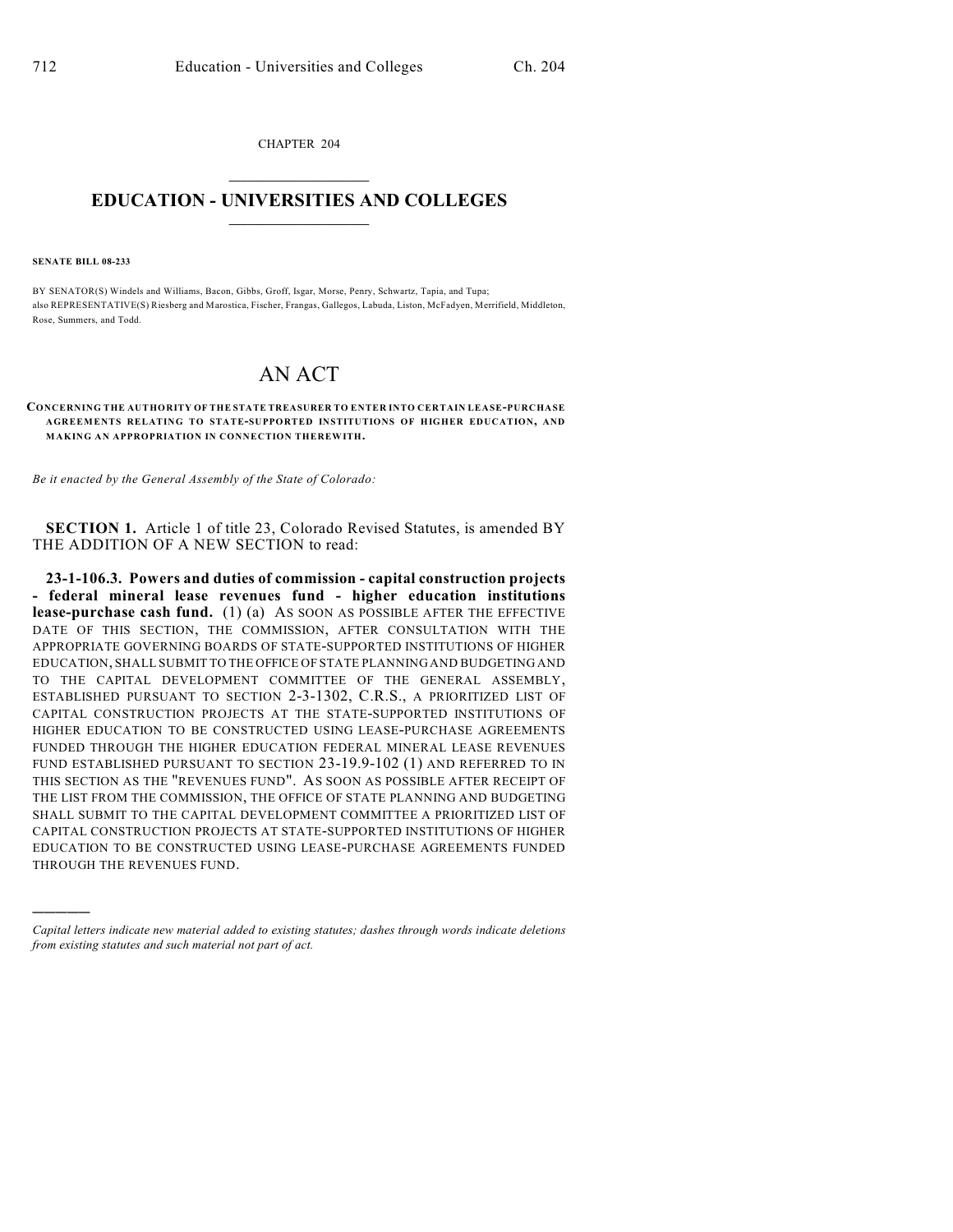(b) (I) AS SOON AS POSSIBLE AFTER RECEIPT OF THE PRIORITIZED LIST FROM THE OFFICE OF STATE PLANNING AND BUDGETING, THE CAPITAL DEVELOPMENT COMMITTEE SHALL REVIEW THE PRIORITIZED LISTS SUBMITTED BY THE COMMISSION AND THE OFFICE OF STATE PLANNING AND BUDGETING AND SHALL SUBMIT TO THE JOINT BUDGET COMMITTEE OF THE GENERAL ASSEMBLY A PRIORITIZED LIST OF CAPITAL CONSTRUCTION PROJECTS AT STATE-SUPPORTED INSTITUTIONS OF HIGHER EDUCATION TO BE CONSTRUCTED USING LEASE-PURCHASE AGREEMENTS FUNDED THROUGH THE REVENUES FUND.

(II) AS SOON AS POSSIBLE AFTER RECEIPT OF THE PRIORITIZED LIST FROM THE CAPITAL DEVELOPMENT COMMITTEE, THE JOINT BUDGET COMMITTEE SHALL REVIEW THE PRIORITIZED LIST SUBMITTED BY THE CAPITAL DEVELOPMENT COMMITTEE AND SHALL SPONSOR A JOINT RESOLUTION SPECIFYING A PRIORITIZED LIST OF CAPITAL CONSTRUCTION PROJECTS AT STATE-SUPPORTED INSTITUTIONS OF HIGHER EDUCATION TO BE CONSTRUCTED USING LEASE-PURCHASE AGREEMENTS FUNDED THROUGH THE REVENUES FUND. THE RESOLUTION SHALL CONTAIN A LISTING OF THE MAXIMUM AMOUNT OF PRINCIPAL TO BE RAISED THROUGH LEASE-PURCHASE AGREEMENTS TO BE PAID FROM THE REVENUES FUND, THE MINIMUM AMOUNT OF PRINCIPAL TO BE CONTRIBUTED BY THE INSTITUTION, AND THE TOTAL ANTICIPATED COST OF THE PROJECT.

(III) IF APPROVED BY THE GENERAL ASSEMBLY, THE JOINT RESOLUTION SHALL BE PRESENTED TO THE GOVERNOR IN ACCORDANCE WITH SECTION 39 OF ARTICLE V OF THE STATE CONSTITUTION.

(IV) THE ANTICIPATED ANNUAL STATE-FUNDED PAYMENTS FOR THE PRINCIPAL AND INTEREST COMPONENTS OF AMOUNT PAYABLE UNDER ALL LEASE-PURCHASE AGREEMENTS ON THE PROJECTS LISTED IN THE JOINT RESOLUTION ADOPTED AND APPROVED PURSUANT TO THIS PARAGRAPH (b) ENTERED INTO DURING THE FISCAL YEAR COMMENCING JULY 1, 2008, SHALL NOT EXCEED AN AVERAGE OF SIXTEEN MILLION TWO HUNDRED THOUSAND DOLLARS PER YEAR FOR THE FIRST TEN YEARS OF PAYMENTS AND SIXTEEN MILLION EIGHT HUNDRED THOUSAND DOLLARS PER YEAR DURING THE SECOND TEN YEARS OF PAYMENTS.

(V) TO THE EXTENT THAT ANY PROJECTS ON THE PRIORITIZED LIST CONTAINED IN THE JOINT RESOLUTION INTRODUCED AND APPROVED PURSUANT TO THIS SUBSECTION (1) ARE NOT THE SUBJECT OF LEASE-PURCHASE AGREEMENTS ENTERED INTO PURSUANT TO SUBSECTION (3) OF THIS SECTION AND TO THE EXTENT THAT THE STATE TREASURER DETERMINES THAT THERE IS SUFFICIENT MONEY IN THE REVENUES FUND TO ENTER INTO ADDITIONAL LEASE-PURCHASE AGREEMENT OF AGREEMENTS DURING THE FISCAL YEAR COMMENCING JULY 1, 2009, THE REMAINING PROJECTS ON THE PRIORITIZED LIST IN THE JOINT RESOLUTION SHALL BE THE PRIORITIZED LIST FOR LEASE-PURCHASE AGREEMENTS ENTERED INTO DURING THE FISCAL YEAR COMMENCING JULY 1, 2009.

(2) (a) ON OR BEFORE AUGUST 15, 2009, AND ON OR BEFORE AUGUST 15 EACH YEAR THEREAFTER, THE STATE TREASURER SHALL NOTIFY THE COMMISSION, THE OFFICE OF STATE PLANNING AND BUDGETING, THE CAPITAL DEVELOPMENT COMMITTEE, AND THE JOINT BUDGET COMMITTEE OF THE AMOUNT OF MONEY IN THE REVENUES FUND AND WHETHER THE TREASURER DETERMINES THAT THERE ARE SUFFICIENT MONEYS IN THE REVENUES FUND TO ENTER INTO ADDITIONAL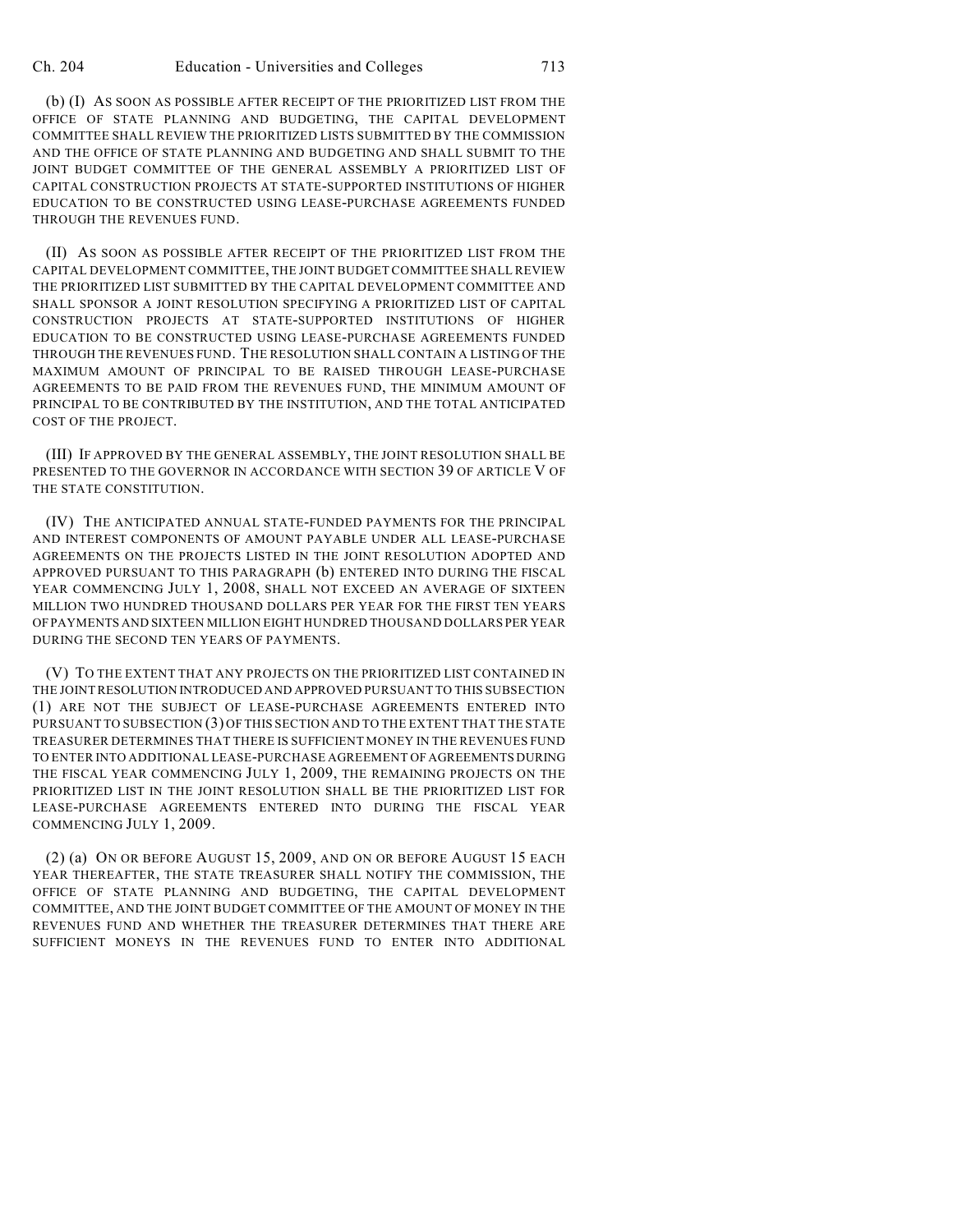## LEASE-PURCHASE AGREEMENTS TO BE FUNDED FROM THE REVENUES FUND.

(b) AFTER THE NOTIFICATION REQUIRED BY PARAGRAPH (a) OF THIS SUBSECTION (2) IS RECEIVED, AND THE TREASURER HAS DETERMINED THAT THERE ARE SUFFICIENT MONEYS IN THE REVENUES FUND TO ENTER INTO ADDITIONAL LEASE-PURCHASE AGREEMENTS, THE COMMISSION, THE OFFICE OF STATE PLANNING AND BUDGETING, THE CAPITAL DEVELOPMENT COMMITTEE, AND THE JOINT BUDGET COMMITTEE, PURSUANT TO THE PROCEDURES ESTABLISHED IN SUBSECTION (1) OF THIS SECTION, MAY PROMPTLY CONSIDER A NEW PRIORITIZED LIST OF CAPITAL CONSTRUCTION PROJECTS AT STATE-SUPPORTED INSTITUTIONS OF HIGHER EDUCATION TO BE CONSTRUCTED USING LEASE-PURCHASE AGREEMENTS FUNDED THROUGH THE REVENUES FUND. A JOINT RESOLUTION INTRODUCED PURSUANT TO THIS PARAGRAPH (b) SHALL ALSO INCLUDE A STATEMENT OF THE MAXIMUM AVERAGE ANTICIPATED STATE-FUNDED PAYMENTS UNDER ALL LEASE-PURCHASE AGREEMENTS TO BE AUTHORIZED THROUGH THE JOINT RESOLUTION.

(3) (a) NOTWITHSTANDING THE PROVISIONS OF SECTIONS 24-82-102 (1) (b) AND 24-82-801, C.R.S., THE STATE OF COLORADO, ACTING BY AND THROUGH THE STATE TREASURER, IS AUTHORIZED TO EXECUTE LEASE-PURCHASE AGREEMENTS EACH FOR NO MORE THAN TWENTY YEARS OF ANNUAL PAYMENTS ON THE PROJECTS LISTED IN THE JOINT RESOLUTION ADOPTED AND APPROVED PURSUANT TO PARAGRAPH (b) OF SUBSECTION (1) OF THIS SECTION OR PARAGRAPH (b) OF SUBSECTION (2) OF THIS SECTION. THE LEASE-PURCHASE AGREEMENTS AUTHORIZED PURSUANT TO THIS PARAGRAPH (a) MAY BE FOR THE TOTAL AMOUNT OF THE PROJECT COST AS REFLECTED IN THE JOINT RESOLUTION. A STATE-SUPPORTED INSTITUTION OF HIGHER EDUCATION MAY EITHER CONTRIBUTE THE FULL AMOUNT OF ITS SHARE OF THE COST OF THE PROJECT AT THE COMMENCEMENT OF THE PROJECT OR MAY HAVE ITS SHARE OF THE COST OF THE PROJECT INCLUDED IN THE LEASE-PURCHASE AGREEMENT. BASED UPON THE TOTAL AMOUNT OF MONEY THAT ONE OR MORE LEASE-PURCHASE AGREEMENTS IS ABLE TO RAISE, THE TREASURER SHALL ENTER INTO LEASE-PURCHASE AGREEMENTS IN THE ORDER OF THE PRIORITIZED LIST CONTAINED IN THE JOINT RESOLUTION; EXCEPT THAT, IF, AFTER FUNDING ALL PREVIOUS PROJECTS ON THE LIST, THE AMOUNT OF MONEY IS INSUFFICIENT TO FUND THE ENTIRE PROJECT THAT IS NEXT ON THE LIST, THE TREASURER MAY ENTER INTO A LEASE-PURCHASE AGREEMENT ON THE NEXT PROJECT OR PROJECTS ON THE LIST THAT MAY BE COMPLETELY FUNDED.

(b) (I) THE STATE OF COLORADO, ACTING BY AND THROUGH THE STATE TREASURER, AT THE STATE TREASURER'S SOLE DISCRETION, MAY ENTER INTO ONE OR MORE LEASE-PURCHASE AGREEMENTS AUTHORIZED BY PARAGRAPH (a) OF THIS SUBSECTION (3) WITH ANY FOR-PROFIT OR NONPROFIT CORPORATION, TRUST, OR COMMERCIAL BANK AS A TRUSTEE, AS LESSOR, INCLUDING BUT NOT LIMITED TO THE NONPROFIT CORPORATION CREATED PURSUANT TO SECTION 24-82-703, C.R.S., OR THE COLORADO EDUCATIONAL AND CULTURAL FACILITIES AUTHORITY CREATED PURSUANT TO SECTION 23-15-104.

(II) (A) ANY LEASE-PURCHASE AGREEMENT AUTHORIZED PURSUANT TO PARAGRAPH (a) OF THIS SUBSECTION (3) SHALL PROVIDE THAT ALL OF THE OBLIGATIONS OF THE STATE UNDER THE AGREEMENT SHALL BE SUBJECT TO THE ACTION OF THE GENERAL ASSEMBLY IN ANNUALLY MAKING MONEYS AVAILABLE FOR ALL PAYMENTS THEREUNDER. PAYMENTS UNDER ANY LEASE-PURCHASE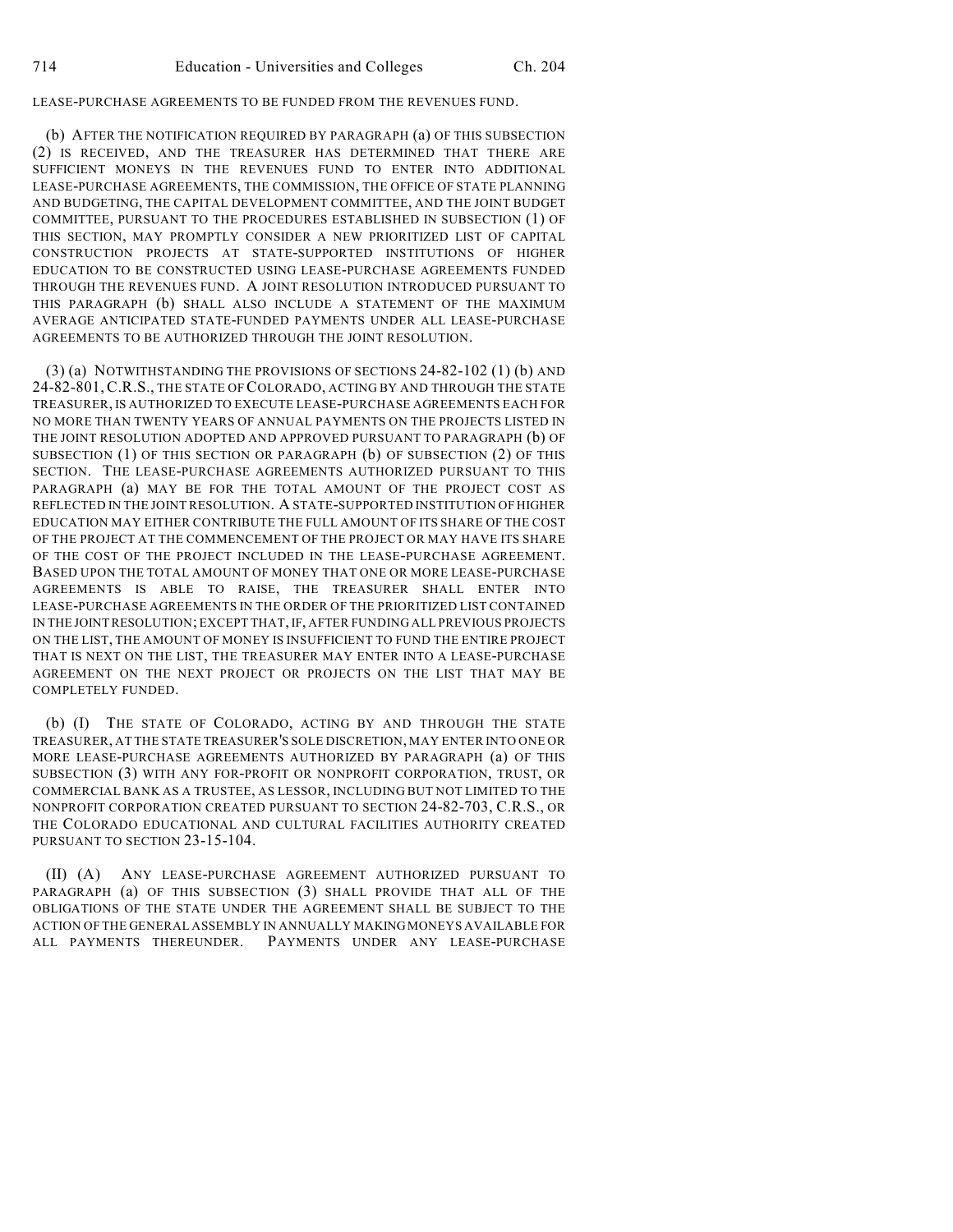AGREEMENT SHALL BE MADE FROM THE REVENUES FUND AND ANY MONEY IN THE HIGHER EDUCATION INSTITUTIONS LEASE-PURCHASE CASH FUND ESTABLISHED IN SUBSECTION (4) OF THIS SECTION.

(B) EACH AGREEMENT SHALL ALSO PROVIDE THAT THE OBLIGATIONS OF THE STATE SHALL NOT BE DEEMED OR CONSTRUED AS CREATING AN INDEBTEDNESS OF THE STATE WITHIN THE MEANING OF ANY PROVISION OFTHE STATE CONSTITUTION OR THE LAWS OF THE STATE OF COLORADO CONCERNING OR LIMITING THE CREATION OF INDEBTEDNESS BY THE STATE OF COLORADO AND SHALL NOT CONSTITUTE A MULTIPLE FISCAL-YEAR DIRECT OR INDIRECT DEBT OR OTHER FINANCIAL OBLIGATION OF THE STATE WITHIN THE MEANING OF SECTION 20 (4) OF ARTICLE X OF THE STATE CONSTITUTION. IN THE EVENT THE STATE OF COLORADO DOES NOT RENEW A LEASE-PURCHASE AGREEMENT AUTHORIZED PURSUANT TO PARAGRAPH (a) OF THIS SUBSECTION (3), THE SOLE SECURITY AVAILABLE TO THE LESSOR SHALL BE THE PROPERTY THAT IS THE SUBJECT OF THE NONRENEWED LEASE-PURCHASE **AGREEMENT** 

(III) ANY LEASE-PURCHASE AGREEMENT AUTHORIZED PURSUANT TO PARAGRAPH (a) OF THIS SUBSECTION (3) MAY CONTAIN SUCH TERMS, PROVISIONS, AND CONDITIONS AS THE STATE TREASURER, ACTING ON BEHALF OF THE STATE OF COLORADO, MAY DEEM APPROPRIATE, INCLUDING ALL OPTIONAL TERMS; EXCEPT THAT EACH LEASE-PURCHASE AGREEMENT SHALL SPECIFICALLY AUTHORIZE THE STATE OF COLORADO OR THE GOVERNING BOARD OF THE APPLICABLE STATE-SUPPORTED INSTITUTION OF HIGHER EDUCATION TO RECEIVE FEE TITLE TO ALL REAL AND PERSONAL PROPERTY THAT IS THE SUBJECT OF THE LEASE-PURCHASE AGREEMENT ON OR PRIOR TO THE EXPIRATION OF THE TERMS OF THE AGREEMENT. ANY TITLE TO SUCH PROPERTY RECEIVED BY THE STATE ON OR PRIOR TO THE EXPIRATION OF THE TERMS OF THE LEASE-PURCHASE AGREEMENT SHALL BE HELD FOR THE BENEFIT AND USE OF SUCH GOVERNING BOARD.

(IV) ANY LEASE-PURCHASE AGREEMENT AUTHORIZED PURSUANT TO PARAGRAPH (a) OF THIS SUBSECTION (3) MAY PROVIDE FOR THE ISSUANCE, DISTRIBUTION, AND SALE OF INSTRUMENTS EVIDENCING RIGHTS TO RECEIVE RENTALS AND OTHER PAYMENTS MADE AND TO BE MADE UNDER THE LEASE-PURCHASE AGREEMENT. THE INSTRUMENTS MAY BE ISSUED, DISTRIBUTED, OR SOLD ONLY BY THE LESSOR OR ANY PERSON DESIGNATED BY THE LESSOR AND NOT BY THE STATE. THE INSTRUMENTS SHALL NOT CREATE A RELATIONSHIP BETWEEN THE PURCHASERS OF THE INSTRUMENTS AND THE STATE OR CREATE ANY OBLIGATION ON THE PART OF THE STATE TO THE PURCHASERS. THE INSTRUMENTS SHALL NOT BE NOTES, BONDS, OR ANY OTHER EVIDENCE OF INDEBTEDNESS OF THE STATE WITHIN THE MEANING OF ANY PROVISION OF THE STATE CONSTITUTION OR THE LAW OF THE STATE CONCERNING OR LIMITING THE CREATION OF INDEBTEDNESS OF THE STATE AND SHALL NOT CONSTITUTE A MULTIPLE FISCAL-YEAR DIRECT OR INDIRECT DEBT OR OTHER FINANCIAL OBLIGATION OF THE STATE WITHIN THE MEANING OF SECTION 20 (4) OF ARTICLE X OF THE STATE CONSTITUTION.

(V) INTEREST PAID UNDER A LEASE-PURCHASE AGREEMENT AUTHORIZED PURSUANT TO PARAGRAPH (a) OF THIS SUBSECTION (3), INCLUDING INTEREST REPRESENTED BY THE INSTRUMENTS, SHALL BE EXEMPT FROM COLORADO INCOME TAX.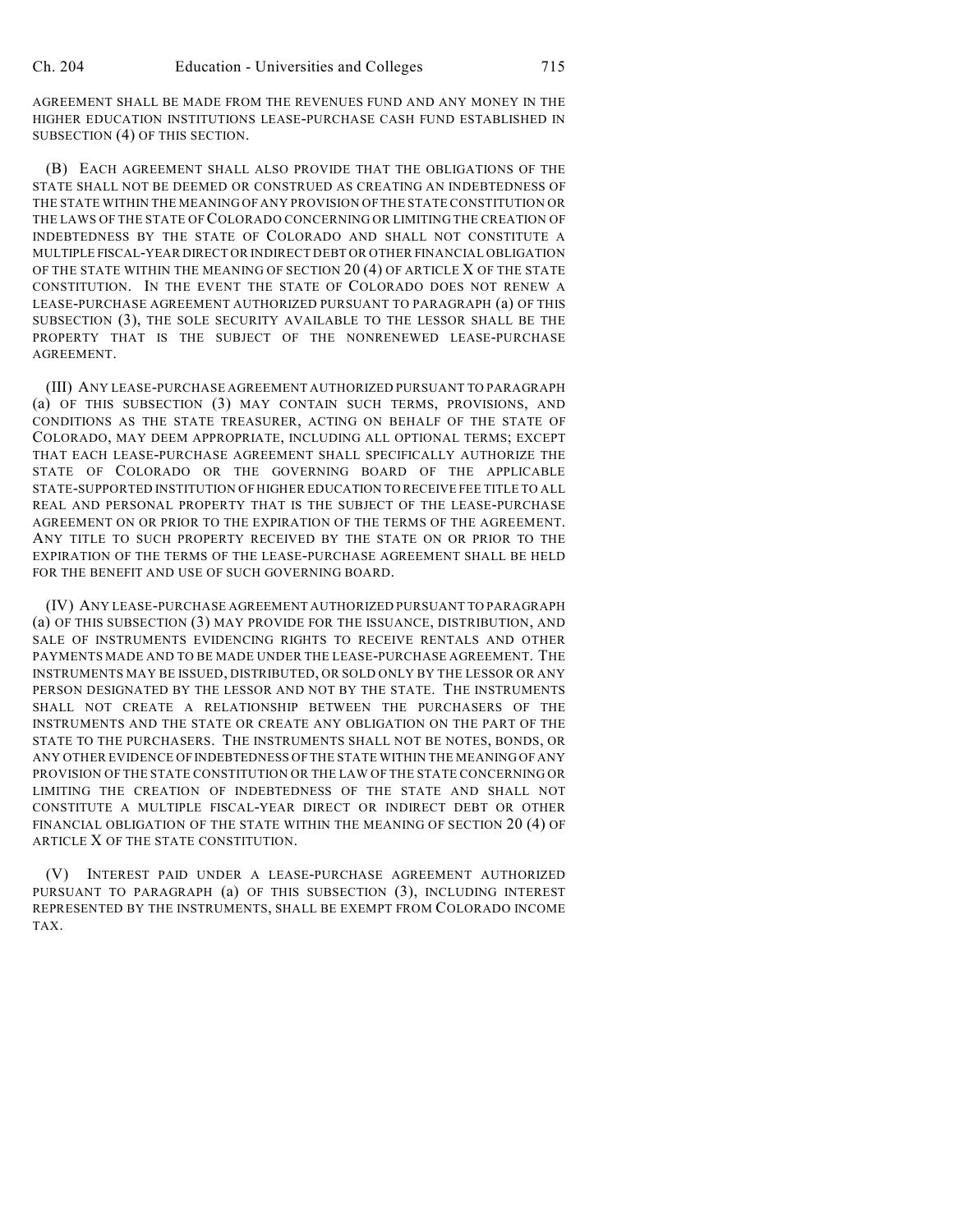(VI) THE STATE OF COLORADO, ACTING THROUGH THE STATE TREASURER AND THE GOVERNING BOARD OF THE INSTITUTIONS OF HIGHER EDUCATION, IS AUTHORIZED TO ENTER INTO ANCILLARY AGREEMENTS AND INSTRUMENTS AS ARE DEEMED NECESSARY OR APPROPRIATE IN CONNECTION WITH A LEASE-PURCHASE AGREEMENT, INCLUDING BUT NOT LIMITED TO DEEDS, GROUND LEASES, SUB-LEASES, EASEMENTS, OR OTHER INSTRUMENTS RELATING TO THE REAL PROPERTY ON WHICH THE FACILITIES ARE LOCATED OR AN AGREEMENT ENTERED INTO PURSUANT TO SUBSECTION (5) OF THIS SECTION.

(c) THE PROVISIONS OF SECTION  $24-30-202$  (5) (b), C.R.S., SHALL NOT APPLY TO A LEASE-PURCHASE AGREEMENT AUTHORIZED PURSUANT TO PARAGRAPH (a) OF THIS SUBSECTION (3) OR ANY ANCILLARY AGREEMENT OR INSTRUMENT ENTERED INTO PURSUANT TO PARAGRAPH (b) OF THIS SUBSECTION (3). ANY PROVISION OF THE FISCAL RULES PROMULGATED PURSUANT TO SECTION 24-30-202 (1) AND (13), C.R.S., THAT THE STATE CONTROLLER DEEMS TO BE INCOMPATIBLE OR INAPPLICABLE WITH RESPECT TO SAID LEASE-PURCHASE AGREEMENTS OR ANY SUCH ANCILLARY AGREEMENT OR INSTRUMENT MAY BE WAIVED BY THE CONTROLLER OR HIS OR HER DESIGNEE.

(4) A LOCAL GOVERNMENT OR THE GOVERNING BOARD OF A STATE-SUPPORTED INSTITUTION OF HIGHER EDUCATION MAY PAY TO THE STATE TREASURER AN AMOUNT TO ASSIST THE STATE IN MAKING PAYMENTS ON ANY LEASE-PURCHASE AGREEMENT ENTERED INTO PURSUANT TO PARAGRAPH (a) OF SUBSECTION (3) OF THIS SECTION. STATE-SUPPORTED INSTITUTIONS OF HIGHER EDUCATION, INCLUDING BUT NOT LIMITED TO THE AURARIA HIGHER EDUCATION CENTER AND ITS CONSTITUENT INSTITUTIONS, ARE AUTHORIZED TO TRANSFER MONEYS TO THE STATE TREASURER PURSUANT TO THIS SUBSECTION (4) FOR THE PROJECTS FOR WHICH THE STATE TREASURER EXECUTES A LEASE-PURCHASE AGREEMENT PURSUANT TO SUBSECTION (3) OF THIS SECTION WITHOUT AN APPROPRIATION FROM THE GENERAL ASSEMBLY. THE STATE TREASURER SHALL CREDIT ANY MONEYS RECEIVED PURSUANT TO THIS SUBSECTION (4) TO THE HIGHER EDUCATION INSTITUTIONS LEASE-PURCHASE CASH FUND, REFERRED TO IN THIS SUBSECTION (4) AS THE "FUND", WHICH FUND IS HEREBY CREATED IN THE STATE TREASURY. MONEYS IN THE FUND ARE CONTINUOUSLY APPROPRIATED TO THE STATE TREASURER TO MAKE PAYMENTS ON LEASE-PURCHASE AGREEMENTS EXECUTED PURSUANT TO PARAGRAPH (a) OF SUBSECTION (3) OF THIS SECTION. ANY MONEYS IN THE FUND NOT EXPENDED FOR THE PURPOSE OF THIS SECTION SHALL BE INVESTED BY THE STATE TREASURER AS PROVIDED BY LAW. ALL INTEREST AND INCOME DERIVED FROM THE INVESTMENT AND DEPOSIT OF MONEYS IN THE FUND SHALL BE CREDITED TO THE FUND. ANY UNEXPENDED AND UNENCUMBERED MONEYS REMAINING IN THE FUND AT THE END OF A FISCAL YEAR SHALL REMAIN IN THE FUND AND SHALL NOT BE CREDITED OR TRANSFERRED TO THE GENERAL FUND OR ANOTHER FUND.

(5) (a) PRIOR TO EXECUTING A LEASE-PURCHASE AGREEMENT PURSUANT TO SUBSECTION (3) OF THIS SECTION, IN ORDER TO PROTECT AGAINST FUTURE INTEREST RATE INCREASES, THE STATE OF COLORADO, ACTING BY AND THROUGH THE STATE TREASURER AND AT THE DISCRETION OF THE STATE TREASURER, MAY ENTER INTO AN INTEREST RATE EXCHANGE AGREEMENT PURSUANT TO ARTICLE 59.3 OF TITLE 11, C.R.S. A LEASE-PURCHASE AGREEMENT ENTERED INTO PURSUANT TO SUBSECTION (3) OF THIS SECTION SHALL BE A PROPOSED PUBLIC SECURITY FOR THE PURPOSES OF ARTICLE 59.3 OF TITLE 11, C.R.S. ANY PAYMENTS MADE BY THE STATE UNDER AN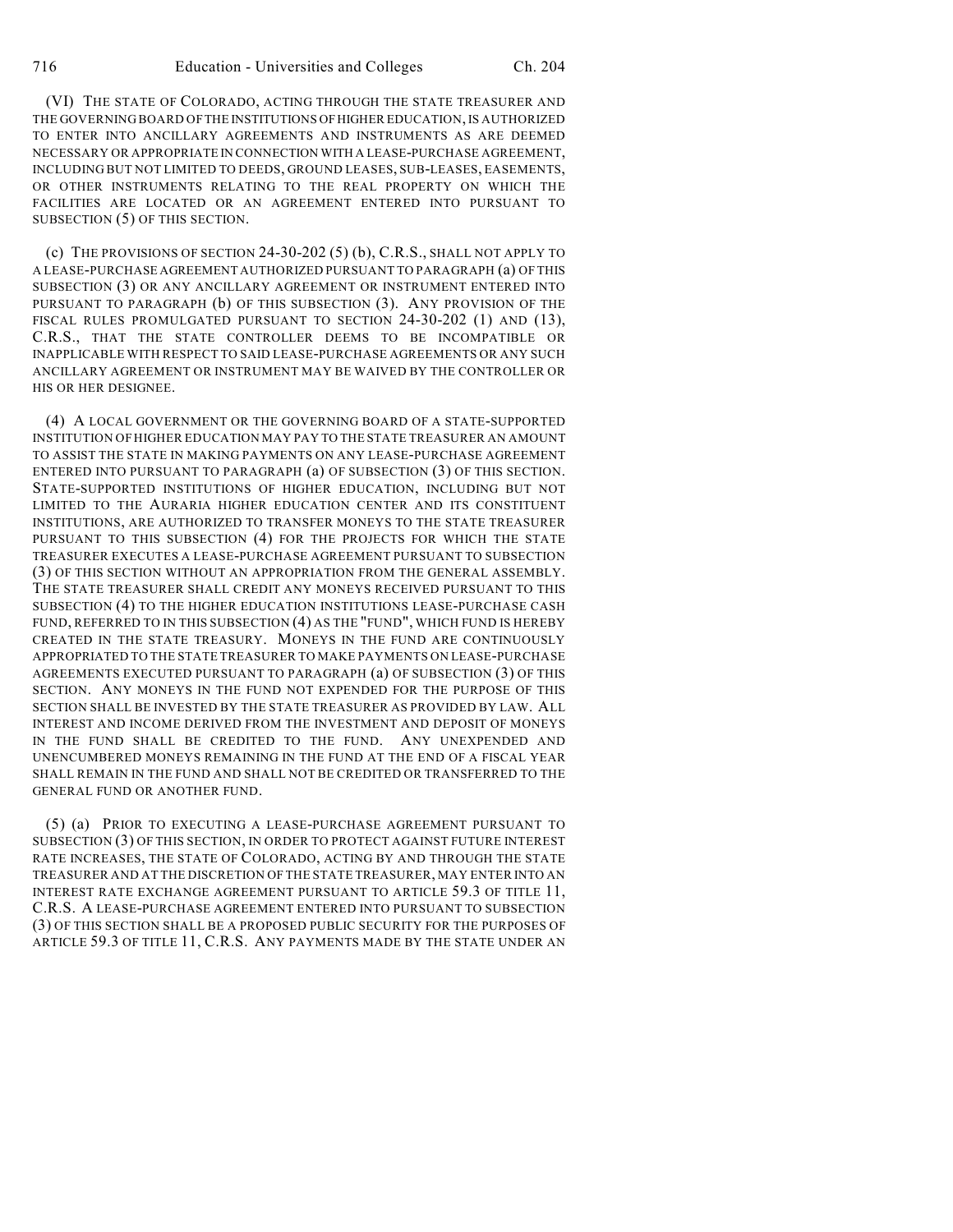AGREEMENT ENTERED INTO PURSUANT TO THIS SUBSECTION (5) SHALL BE MADE SOLELY FROM MONEYS MADE AVAILABLE TO THE STATE TREASURER FROM THE EXECUTION OF A LEASE-PURCHASE AGREEMENT OR FROM MONEYS APPROPRIATED FROM THE REVENUES FUND OR THE HIGHER EDUCATION INSTITUTIONS LEASE-PURCHASE CASH FUND CREATED PURSUANT TO SUBSECTION (4) OF THIS SECTION.

(b) ANY AGREEMENT ENTERED INTO PURSUANT TO THIS SUBSECTION (5) SHALL ALSO PROVIDE THAT THE OBLIGATIONS OF THE STATE SHALL NOT BE DEEMED OR CONSTRUED AS CREATING AN INDEBTEDNESS OF THE STATE WITHIN THE MEANING OF ANY PROVISION OF THE STATE CONSTITUTION OR THE LAWS OF THE STATE OF COLORADO CONCERNING OR LIMITING THE CREATION OF INDEBTEDNESS BY THE STATE OF COLORADO AND SHALL NOT CONSTITUTE A MULTIPLE FISCAL-YEAR DIRECT OR INDIRECT DEBT OR OTHER FINANCIAL OBLIGATION OF THE STATE WITHIN THE MEANING OF SECTION 20 (4) OF ARTICLE X OF THE STATE CONSTITUTION.

(c) ANY MONEYS RECEIVED BY THE STATE UNDER AN AGREEMENT ENTERED INTO PURSUANT TO THIS SUBSECTION (5) SHALL BE USED TO MAKE PAYMENTS ON LEASE-PURCHASE AGREEMENTS ENTERED INTO PURSUANT TO SUBSECTION (3) OF THIS SECTION OR TO PAY THE COSTS OF THE PROJECT FOR WHICH A LEASE-PURCHASE AGREEMENT WAS EXECUTED.

**SECTION 2.** 23-19.9-102 (2) (b), Colorado Revised Statutes, as enacted by Senate Bill 08-218 enacted at the Second Regular Session of the Sixty-sixth General Assembly, is amended to read:

**23-19.9-102. Higher education federal mineral lease revenues fund - higher education maintenance and reserve fund - creation - sources of revenues - use.** (2) (b) (I) IF THE AMOUNT OF MONEYS IN THE REVENUES FUND WILL BE INSUFFICIENT TO COVER THE FULL AMOUNT OF THE PAYMENTS DUE TO BE MADE UNDER LEASE-PURCHASE AGREEMENTS AUTHORIZED PURSUANT TO SECTION 23-1-106.3 (3), THE GENERAL ASSEMBLY MAY TRANSFER FROM THE PRINCIPAL OF THE MAINTENANCE AND RESERVE FUND OR FROM ANY OTHER SOURCES TO THE REVENUES FUND SUFFICIENT MONEYS TO MAKE THE PAYMENTS.

(II) If, at any time during a fiscal year, the most recent available quarterly revenue estimate prepared by the staff of the legislative council indicates that the amount of total general fund revenues for the fiscal year will not be sufficient to allow the state to maintain the four percent reserve required by section 24-75-201.1 (1) (d) (III), C.R.S., the general assembly may make supplemental appropriations of principal of the maintenance and reserve fund or the state controller may allow overexpenditures to be made from principal of the maintenance and reserve fund pursuant to and in accordance with the requirements of section 24-75-111, C.R.S., in order to offset any reduction in the amount of one or more general fund appropriations for the fiscal year for operating expenses of state-supported institutions of higher education that resulted from the insufficiency in the amount of total general fund revenues.

**SECTION 3.** 34-63-102 (5.5), Colorado Revised Statutes, as enacted by Senate Bill 08-218 enacted at the Second Regular Session of the Sixty-sixth General Assembly, is amended to read: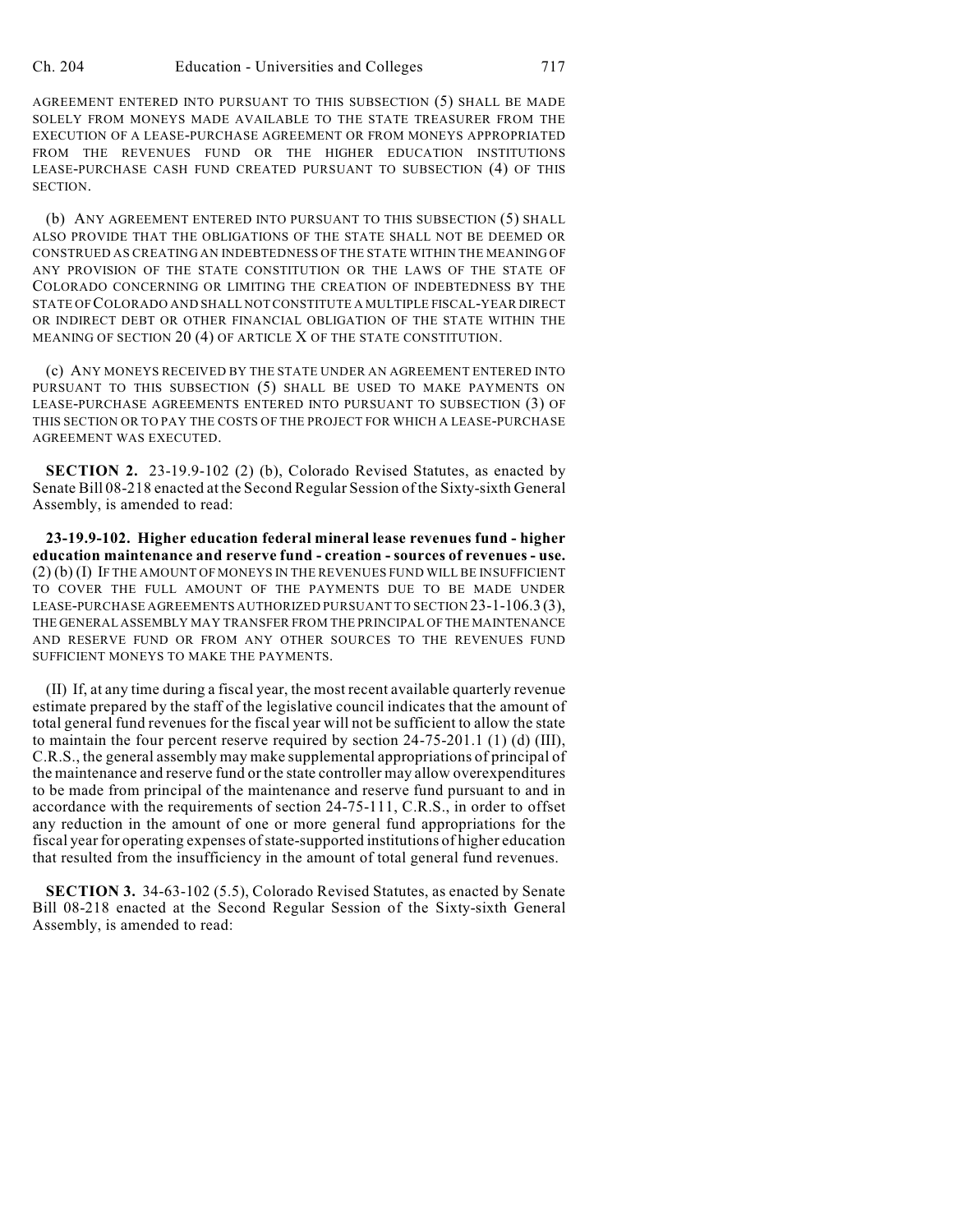**34-63-102. Creation of mineral leasing fund - distribution - advisory committee.** (5.5) (a) On and after July 1, 2008, all moneys other than bonus payments, as defined in paragraph (c) of subsection (5.3) of this section, credited to the mineral leasing fund in excess of the amounts distributed pursuant to subsection (5.4) of this section shall be transferred on a quarterly basis for each quarter commencing on July 1, October 1, January 1, or April 1 of any state fiscal year to the higher education federal mineral lease revenues fund created in section 23-19.9-102 (1) (a), C.R.S., and the higher education maintenance and reserve fund created in section 23-19.9-102 (2) (a), C.R.S., as specified in said section.

(b) NOTWITHSTANDING THE PROVISIONS OF PARAGRAPH (a) OF SUBSECTION (5.4) OF THIS SECTION, IF THE AMOUNT OF MONEYS IN THE HIGHER EDUCATION FEDERAL MINERAL LEASE REVENUES FUND, ESTABLISHED PURSUANT TO SECTION 23-19.9-102 (1),C.R.S., INCLUDING ANY TRANSFERS PURSUANT TO SECTION 23-19.9-102 (2) (b), C.R.S., IS INSUFFICIENT TO COVER THE FULL AMOUNT OF THE PAYMENTS DUE TO BE MADE UNDER LEASE-PURCHASE AGREEMENTS AUTHORIZED PURSUANT TO SECTION 23-1-106.3 (3),C.R.S., THE GENERAL ASSEMBLY MAY REDUCE THE TRANSFER TO THE STATE PUBLIC SCHOOL FUND BY THE AMOUNT NEEDED TO COVER THE FULL AMOUNT OF PAYMENTS AND TRANSFER THAT AMOUNT TO THE HIGHER EDUCATION FEDERAL MINERAL LEASE REVENUES FUND.

**SECTION 4. Appropriation.** (1) In addition to any other appropriation, there is hereby appropriated, out of any moneys in the higher education federal mineral lease revenues fund created in section 23-19.9-102 (1) (a), Colorado Revised Statutes, not otherwise appropriated, to the department of treasury, to make lease-purchase payments at state-supported institutions of higher education, for the fiscal year beginning July 1, 2008, the sum of ten million dollars (\$10,000,000) cash funds, or so much thereof as may be necessary, for the implementation of this act.

(2) (a) In addition to any other capital construction appropriation, there is hereby appropriated, to the department of higher education, auraria higher education center, for the science building addition and renovation, for the fiscal year beginning July 1, 2008, the sum of twenty-two million two hundred twenty-seven thousand five hundred twenty-six dollars (\$22,227,526) cash funds, or so much thereof as may be necessary, for the implementation of this act. Said sum shall be from the State Board of Community Colleges and Occupational Education, the Trustees of Metropolitan State College, and the Regents of the University of Colorado. Said sum shall remain available until the construction project is complete or June 30, 2011, whichever comes first.

(b) Notwithstanding the provisions of paragraph (a) of this subsection (2), if any amount of the Auraria higher education center's share of the costs for the science building addition and renovation are included in the principal amount of a lease-purchase agreement entered into pursuant to the provisions of section 23-1-106.3, Colorado Revised Statutes, the appropriation made pursuant to paragraph (a) of this subsection (2) shall be reduced by the same amount.

**SECTION 5. Supplemental appropriation.** Part IV (11) (A) and the affected totals of section 3 of chapter 394, Session Laws of Colorado 2006, as the said Part IV totals are amended by section 16 (6) (b) of chapter 226, Session Laws of Colorado 2006, and as the said Part IV  $(11)$   $(A)$  and the affected totals are further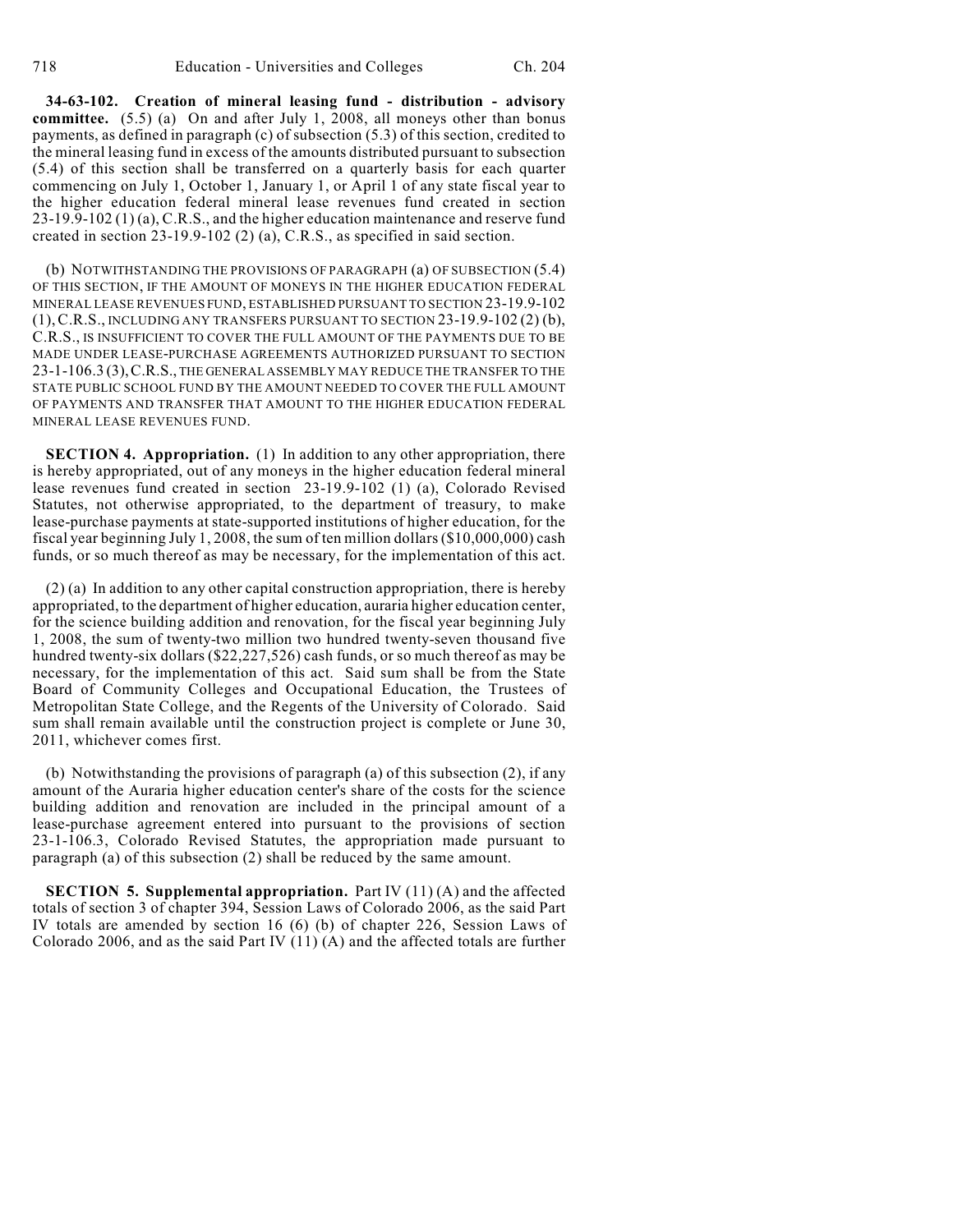amended by section 4 of chapter 464 and as the totals are further amended by section 18 of chapter 466, Session Laws of Colorado 2007, are amended to read:

Section 3. **Capital Construction Appropriation.**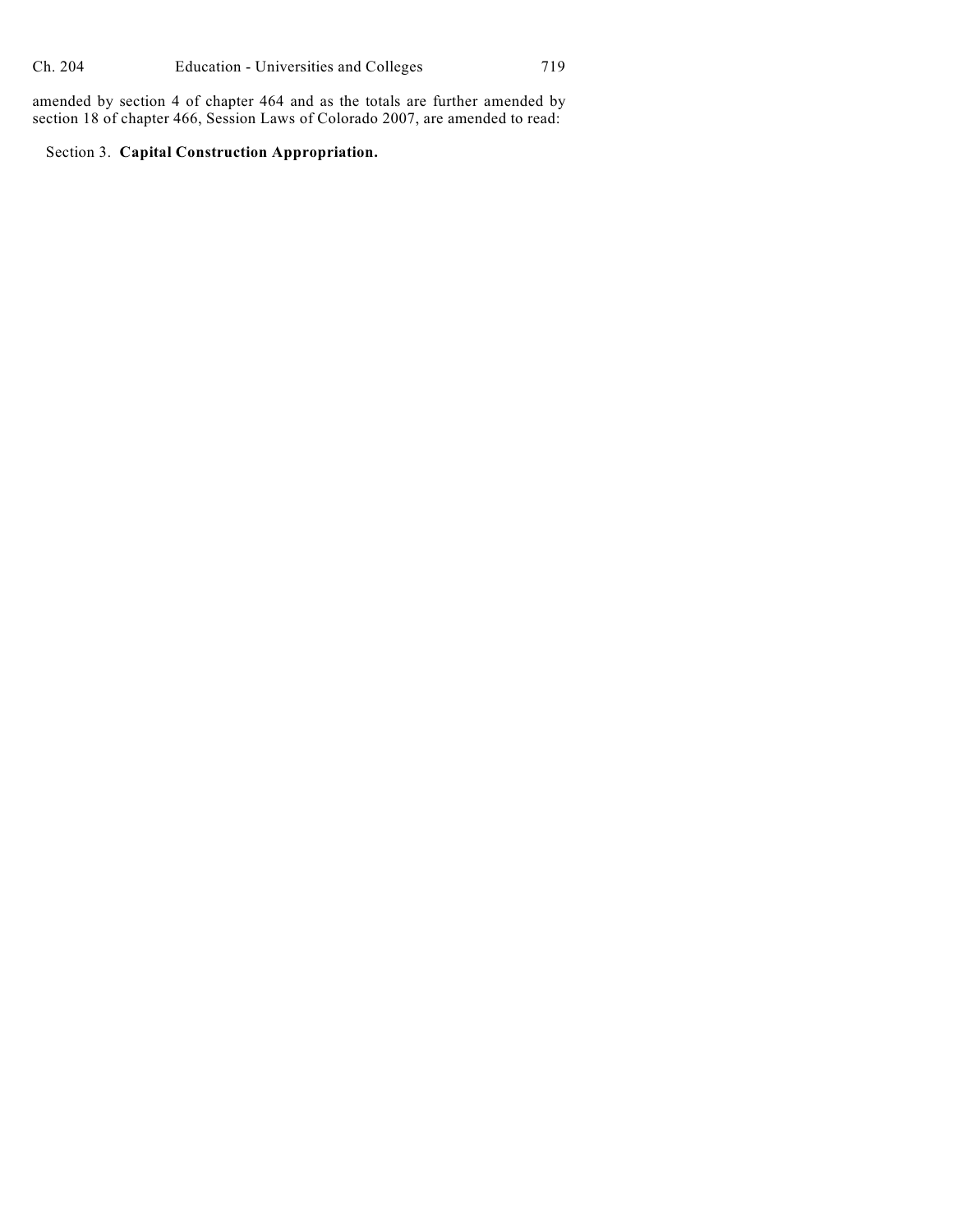## Ch. 204 Education - Universities and Colleges 720

|                           |        | <b>APPROPRIATION FROM</b>                            |                                               |                      |                                              |                                |  |
|---------------------------|--------|------------------------------------------------------|-----------------------------------------------|----------------------|----------------------------------------------|--------------------------------|--|
| ITEM &<br><b>SUBTOTAL</b> | TOTAL. | <b>CAPITAL</b><br><b>CONSTRUCTION</b><br><b>FUND</b> | CAPITAL<br><b>CONSTRUCTION</b><br><b>FUND</b> | CASH<br><b>FUNDS</b> | <b>CASH</b><br><b>FUNDS</b><br><b>EXEMPT</b> | <b>FEDERAL</b><br><b>FUNDS</b> |  |
|                           |        |                                                      | <b>EXEMPT</b>                                 |                      |                                              |                                |  |

## **PART IV DEPARTMENT OF HIGHER EDUCATION**

## **(11) COLORADO SCHOOL OF MINES**

| (A) Capital Construction                              |            |           |                           |
|-------------------------------------------------------|------------|-----------|---------------------------|
| Berthoud Hall Classroom<br>Renovation                 | 880,000    |           | 880,000 <sup>b</sup>      |
| Green Center Improvements                             | 3,397,375  | 3,397,375 |                           |
| Marquez Hall Petroleum<br><b>Engineering Building</b> | 40,000,000 |           | 40,000,000                |
|                                                       | 20,000,000 |           | $20,000,000$ <sup>b</sup> |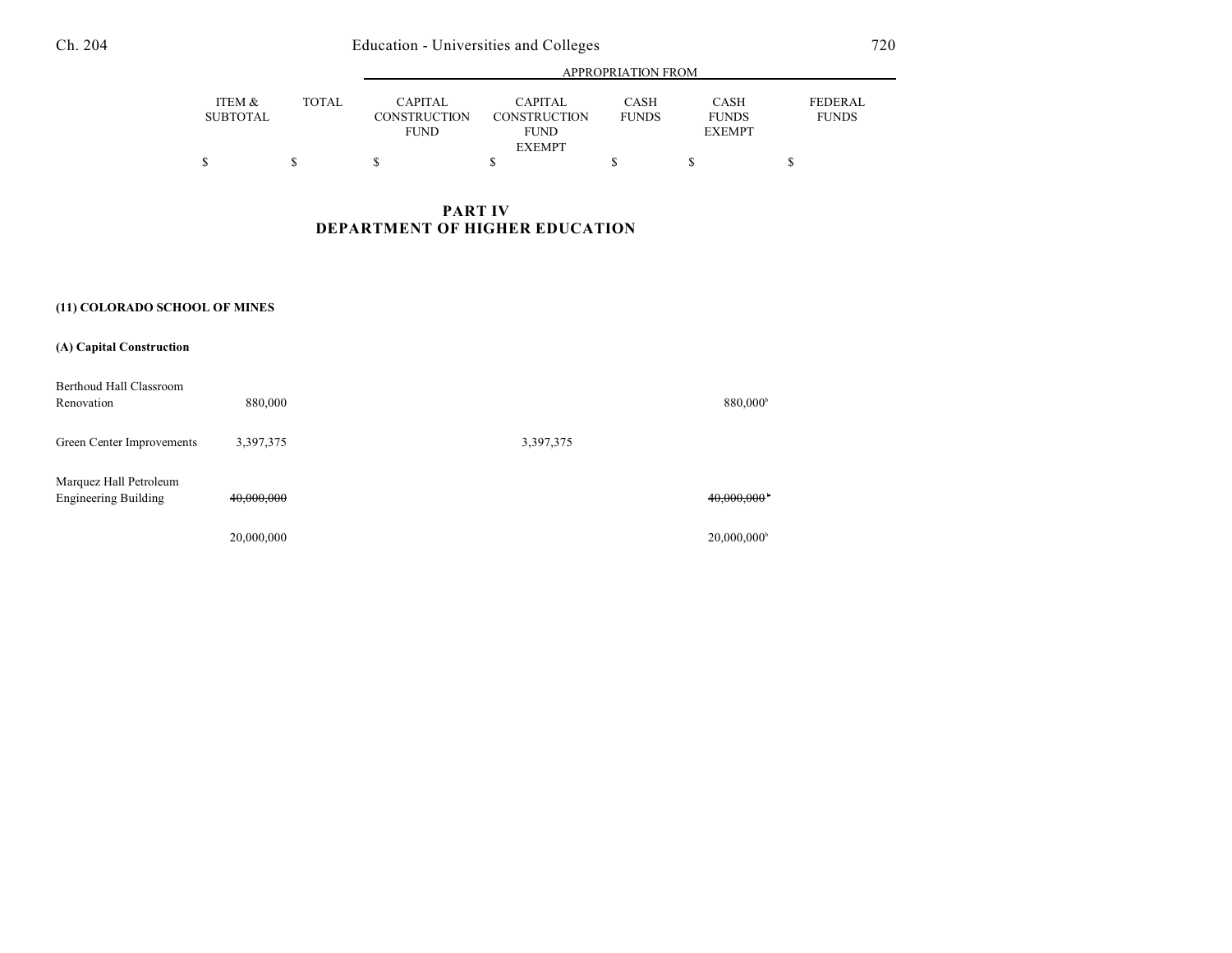#### 51,182,027

31,182,027

<sup>a</sup> This amount shall be from exempt institutional sources. It meets the criteria in Section 24-75-303 (3) (a) (II), C.R.S., and is shown here for informational purposes only. Therefore, it shall not be accounted for in the State's Capital Construction Fund and the limitations on encumbrance timeliness and use of internal workforce do not apply.

 $<sup>b</sup>$  These amounts shall be from exempt institutional sources.</sup>

#### **TOTALS PART IV**

| (HIGHER EDUCATION) | <del>\$279,384,681</del> | \$56,498,838 | <del>\$222,885,843</del> |
|--------------------|--------------------------|--------------|--------------------------|
|                    | \$259,384,681            |              | \$202,885,843            |

## **GRAND TOTALS**

| Ch. 204 | Education - Universities and Colleges |  |
|---------|---------------------------------------|--|
|         |                                       |  |